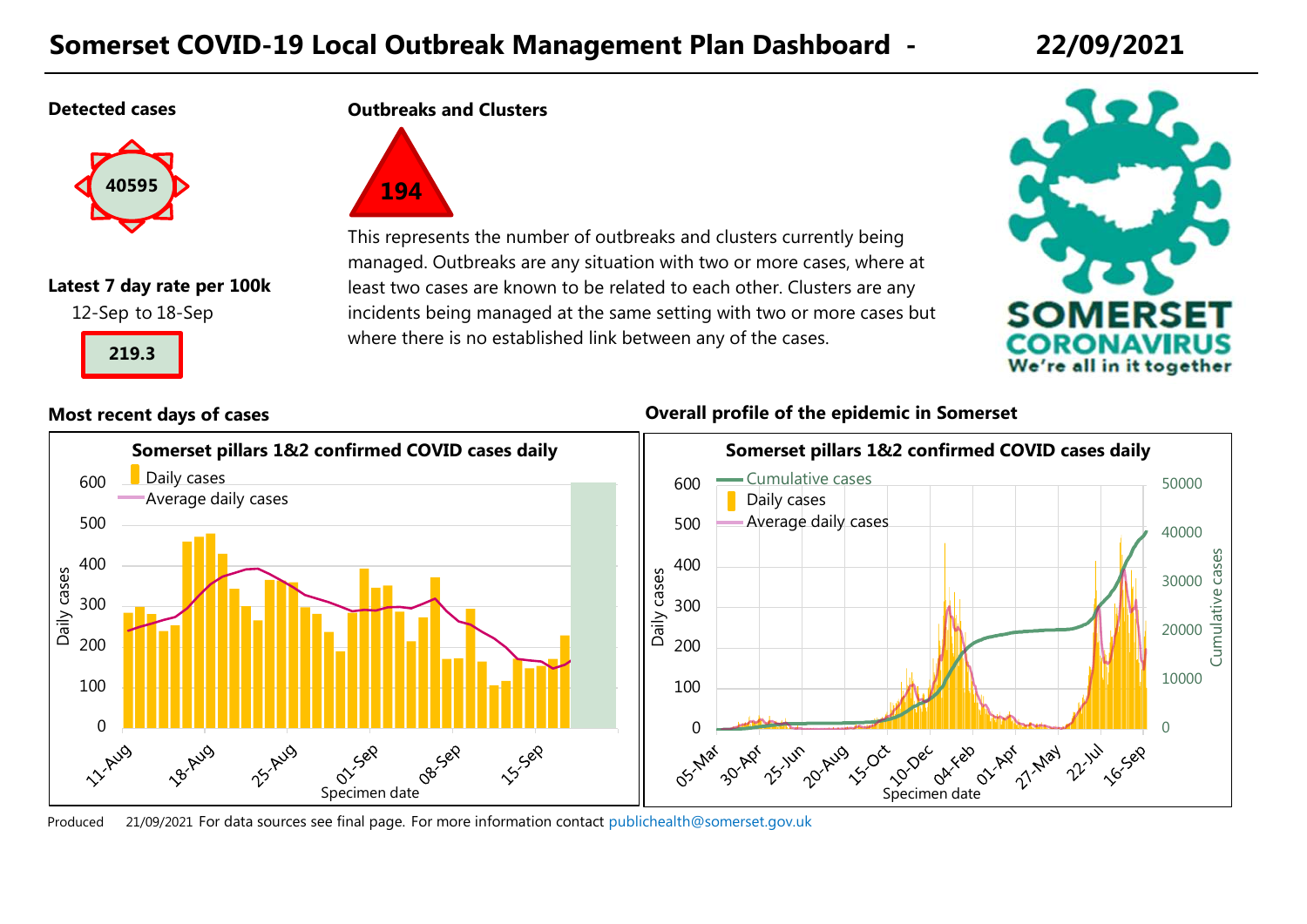# **Somerset COVID-19 Local Outbreak Management Plan Dashboard - Cases**

#### **Weekly cases (excludes most recent three days with incompletely reported results)**

| <b>District</b>     | 22-Aug<br>to 28-Aug | 7 day rate<br>per 100k | 29-Aug<br>to 04-Sep | 7 day rate<br>per 100k | $05-$ Sep<br>to $11$ -Sep | 7 day rate<br>per 100k | $12-$ Sep<br>to 18-Sep | 7 day rate<br>per 100k |
|---------------------|---------------------|------------------------|---------------------|------------------------|---------------------------|------------------------|------------------------|------------------------|
| Mendip              | 389                 | 336.5                  | 420                 | 363.4                  | 375                       | 324.4                  | 337                    | 291.6                  |
| Sedgemoor           | 655                 | 531.8                  | 523                 | 424.6                  | 387                       | 314.2                  | 250                    | 203.0                  |
| Som W & Taun.       | 563                 | 363.0                  | 507                 | 326.9                  | 348                       | 224.3                  | 254                    | 163.7                  |
| <b>Sth Somerset</b> | 567                 | 336.8                  | 619                 | 367.7                  | 445                       | 264.3                  | 392                    | 232.9                  |
| <b>Somerset</b>     | 2174                | 386.7                  | 2069                | 368.0                  | 1555                      | 276.6                  | 1233                   | 219.3                  |



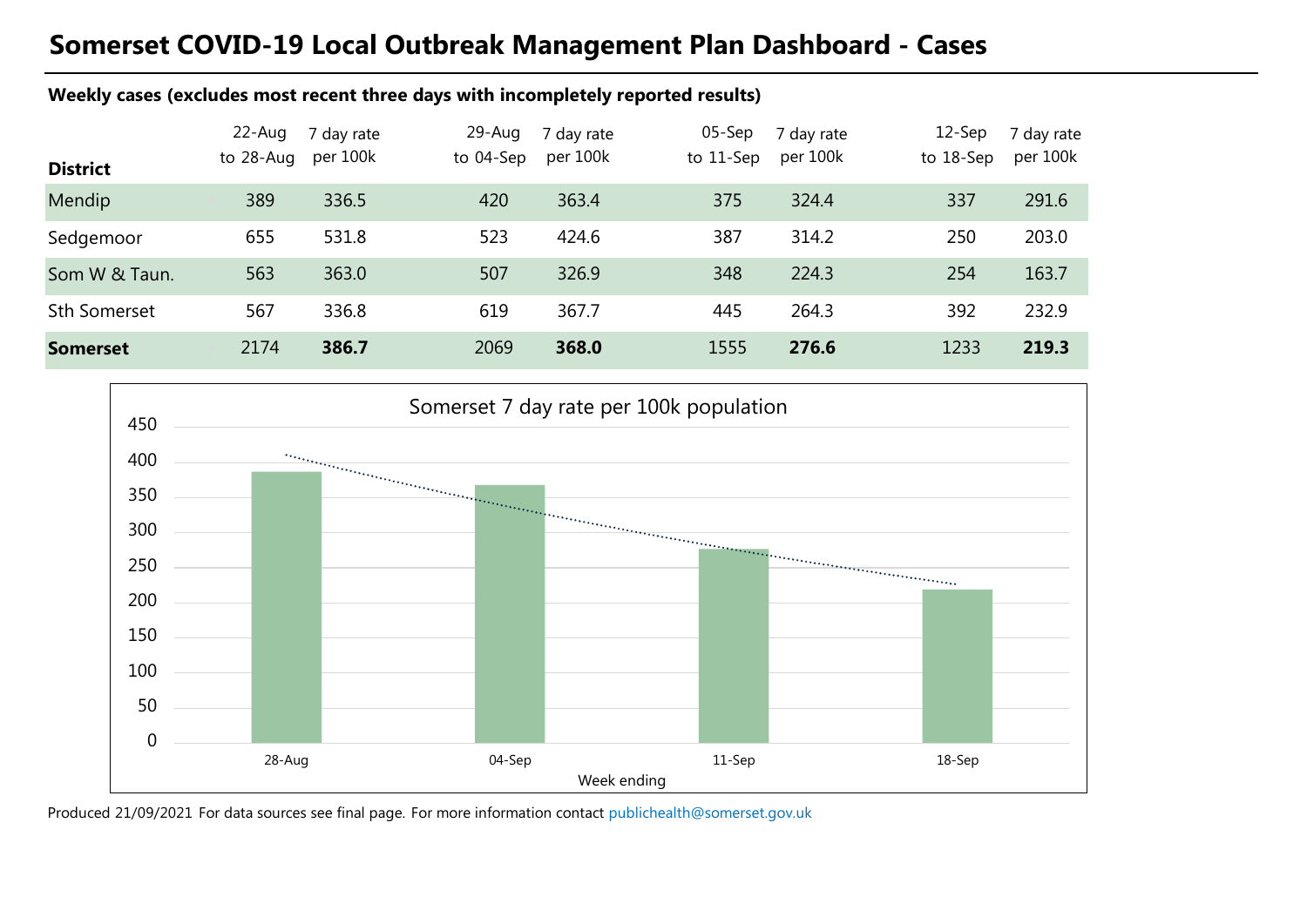### **Somerset COVID-19 Local Outbreak Management Plan Dashboard - Cases Map**



#### **Date range** 12-Sep to 18-Sep 100 and 100 and 100 km and 100 km and 100 km and 100 km and 100 km and 100 km and 100 km and 100 km and 100 km and 100 km and 100 km and 100 km and 100 km and 100 km and 100 km and 100 km and **12-Sep 18-Sep**

The numbers in this map show the current cases in the past 7 days, the colour of the tag shows the equivalent rate of positive cases per 100,000 population over a 7 day period. Case numbers in Taunton, Wellington, Chard, Yeovil, Bridgwater and Frome have been combined across the urban area with rates based on the combined area population.

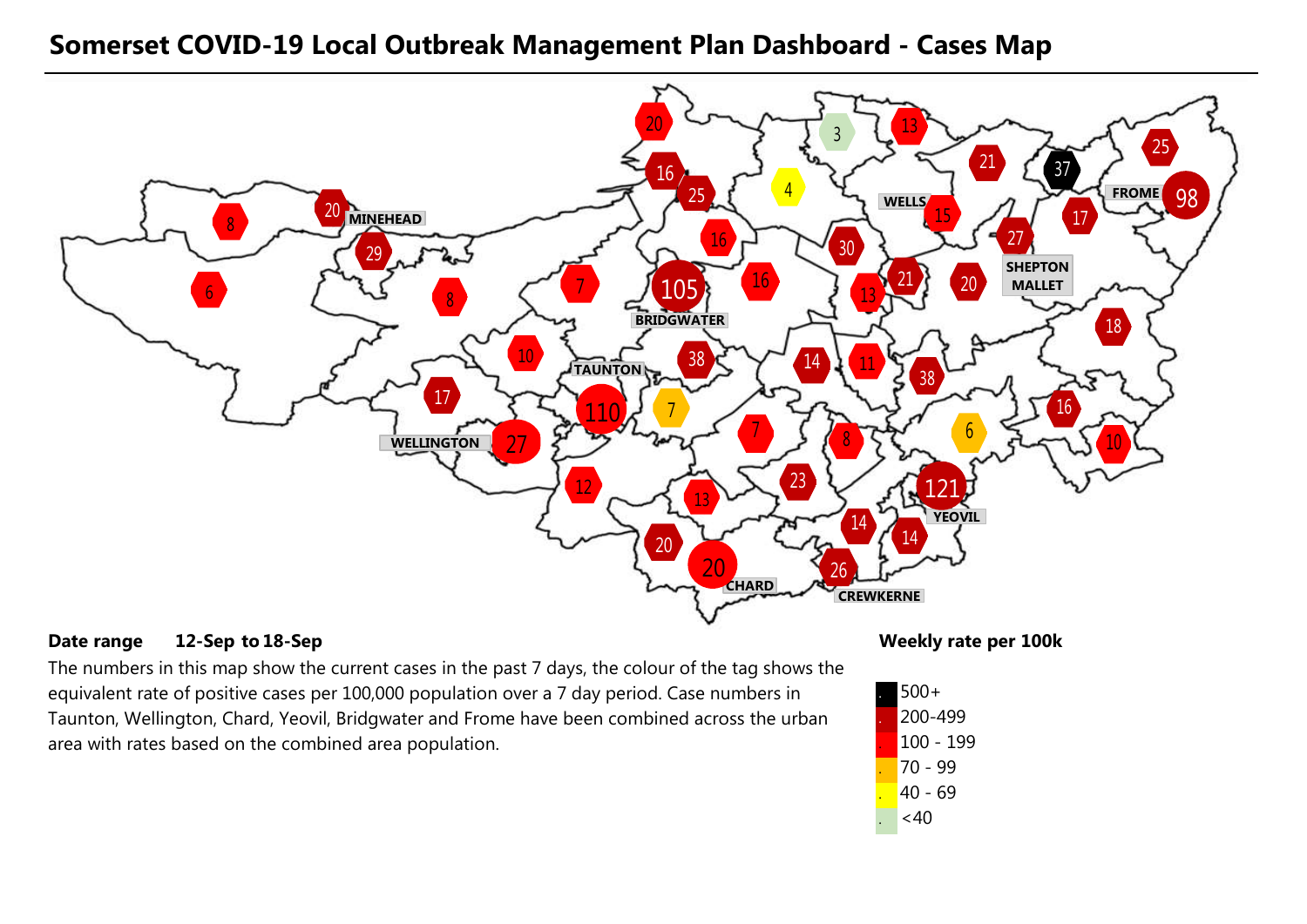# **Somerset COVID-19 Local Outbreak Management Plan Dashboard - Wider Context**

#### **Latest R number range for the South West What is R? Region** UK England East of England Last updated on Friday 17 Sep 2021 London Produced by: Midlands and Midlands and Midlands of the total meaning the total Midlands UK Government Scientific Advisory Group for Emergencies (SAGE) NE and Yorks North West South East South West No longer produced An R number of 1 means that on average every person who is infected will number of new infections is stable. **R** The reproduction number (R) is the<br>average number of secondary infect average number of secondary infections produced by 1 infected person. 0.9 to 1.1 0.9 to 1.1 0.9 to 1.1 0.9 to 1.1 0.9 to 1.1 0.9 to 1.1 0.9 to 1.2 0.9 to 1.1 **National comparison lab confirmed cases 7-day averages** 600 England



Produced 21/09/2021 For data sources see final page. [For more information contact](mailto:publichealth@somerset.gov.uk) publichealth@somerset.gov.uk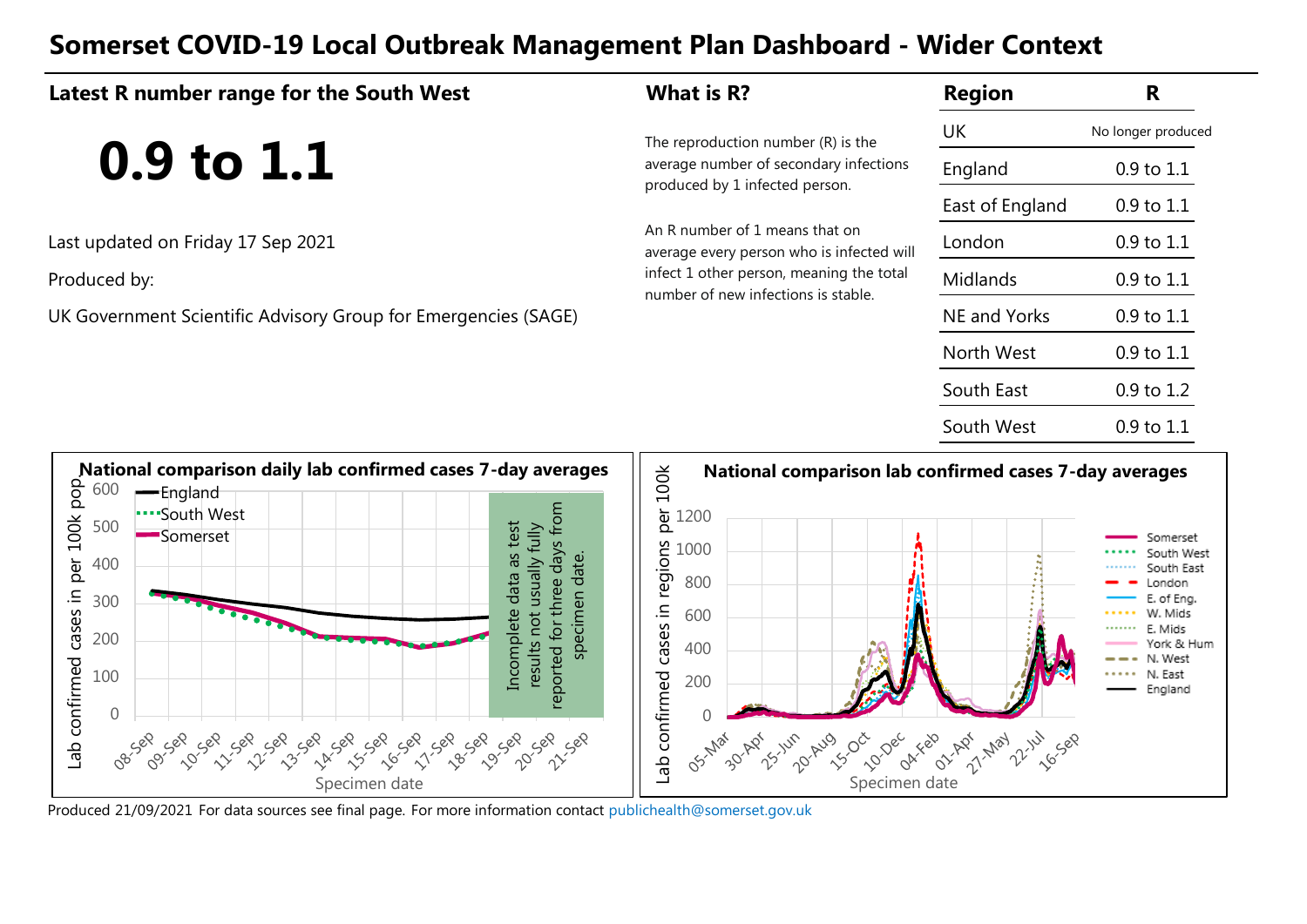## **Somerset COVID-19 Local Outbreak Management Plan Dashboard - Hospital Activity**

#### **All COVID patients in Somerset Hospitals**

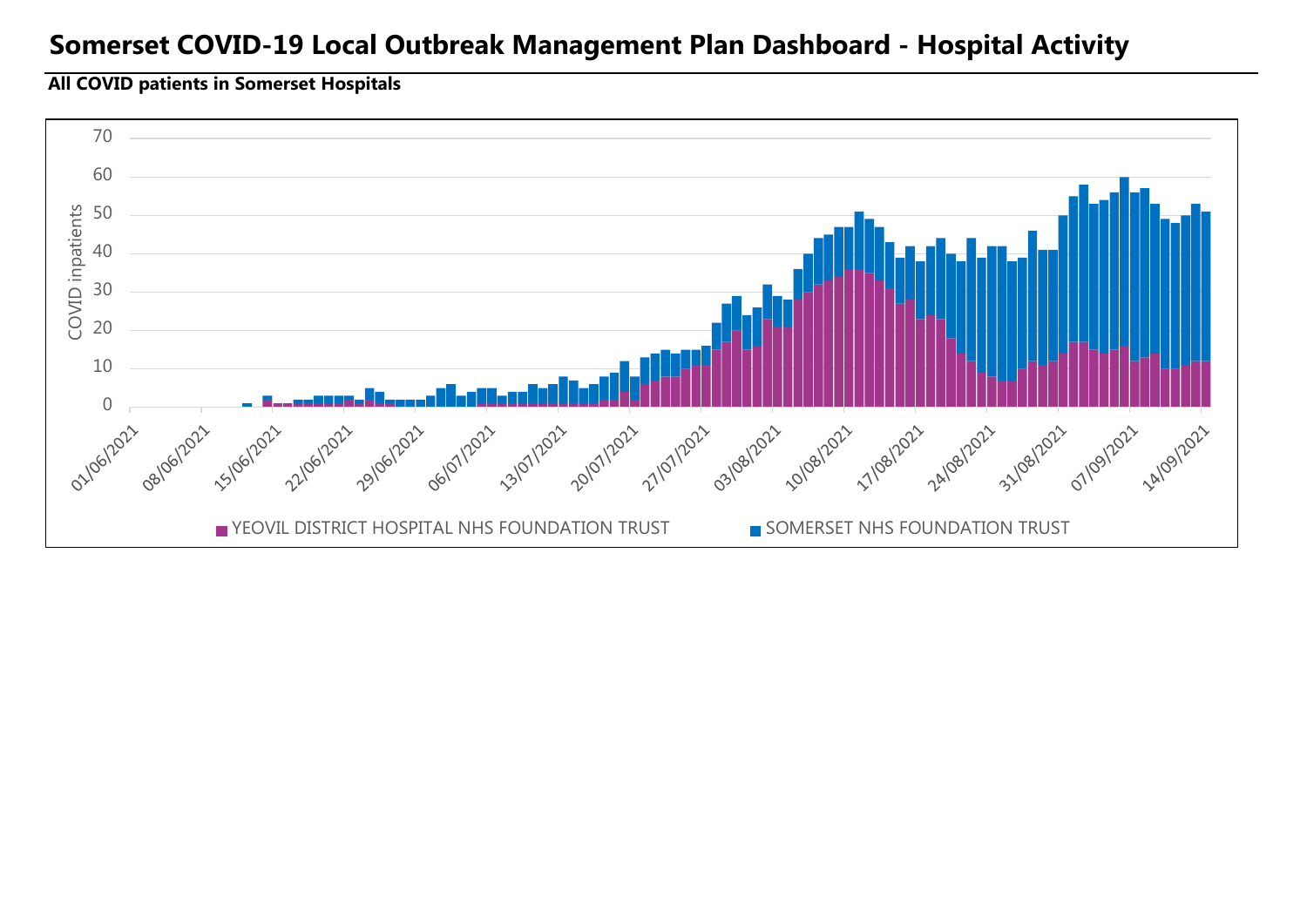## **Somerset COVID-19 Local Outbreak Management Plan Dashboard - Deaths**



Produced 21/09/2021 For data sources see final page. [For more information contact](mailto:publichealth@somerset.gov.uk) publichealth@somerset.gov.uk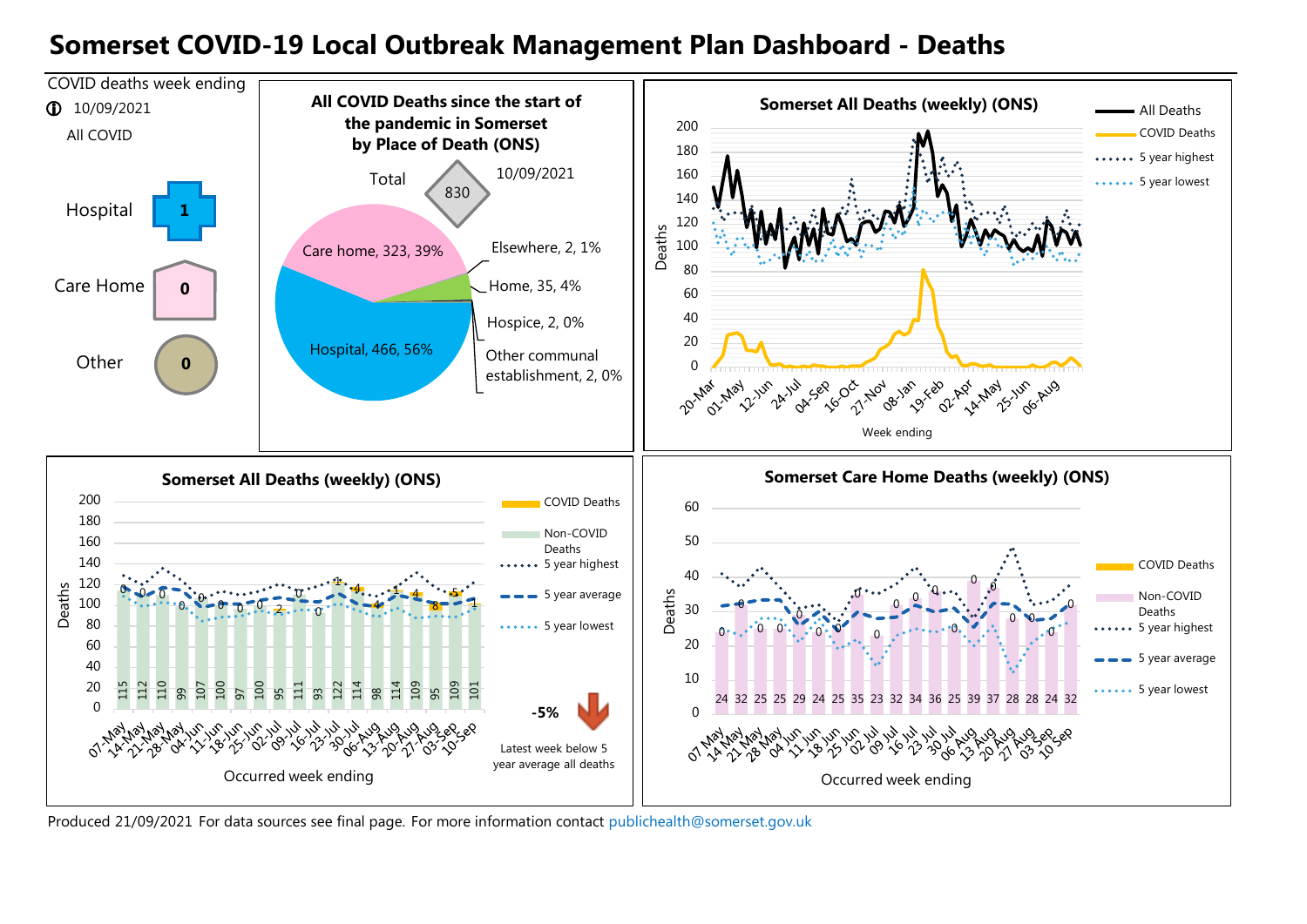### **Somerset COVID-19 Local Outbreak Management Plan Dashboard - District focus**



Produced 21/09/2021 For data sources see final page. [For more information contact](mailto:publichealth@somerset.gov.uk) publichealth@somerset.gov.uk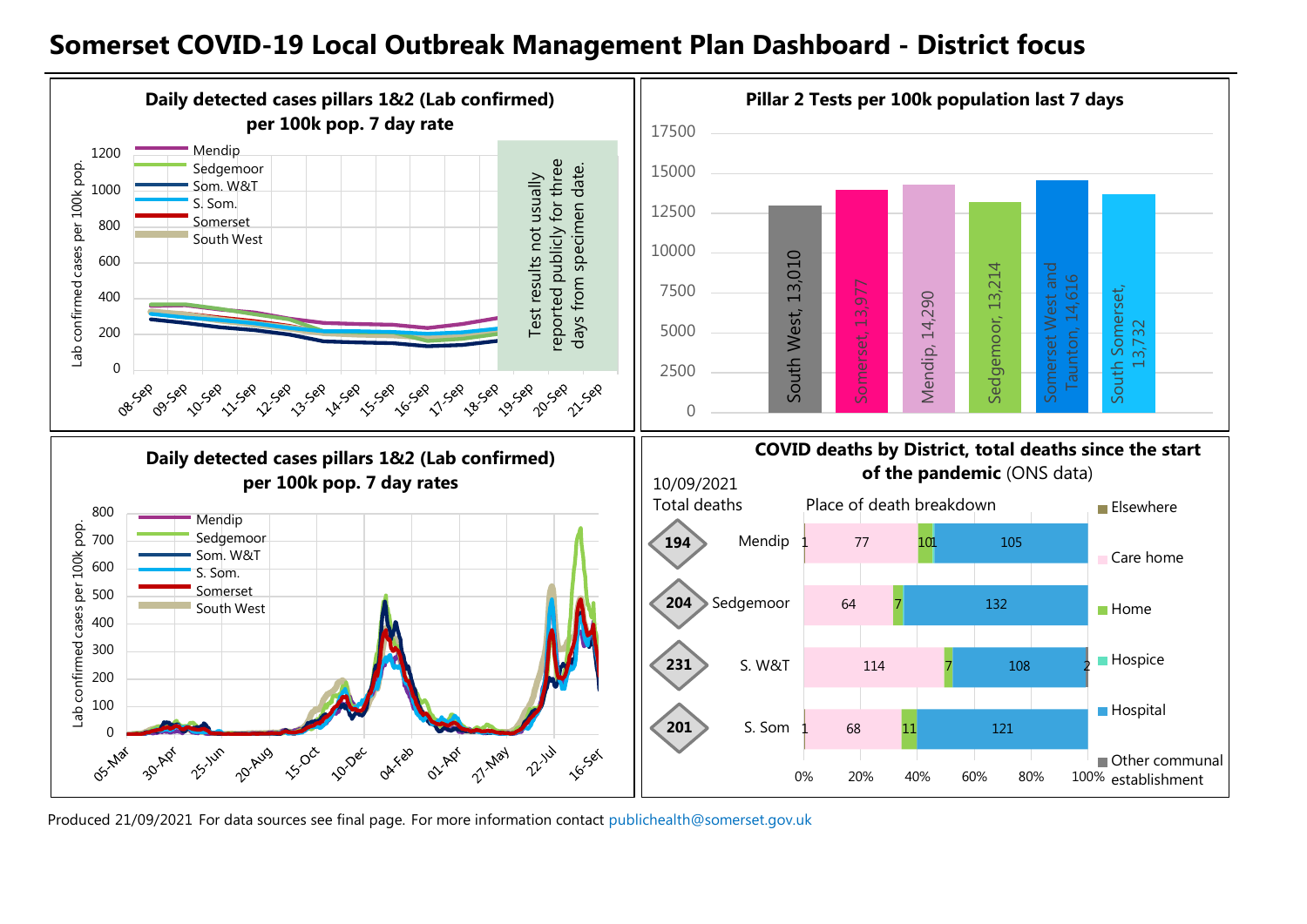# **Somerset COVID-19 Local Outbreak Management Plan Dashboard - COVID Vaccinations**

This page will be further developed once there is more routinely available data published nationally.

This vaccination data is NHS data, reported here with the agreement of the Somerset Clinical Commissioning Group. Specific queries regarding vaccination need to be directed towards the NHS. For more information on the local COVID-19 Vaccination Programme please see

#### [Co](https://www.somersetccg.nhs.uk/health/local-services/health-services-during-coronavirus/covid-19-vaccinations-in-somerset/)vid-19 vaccinations in Somerset - Somerset CCG



Population numbers are based on ONS 2019 estimates hence potential for uptake over 100%.

| Percentage of $18+$ population vaccinated at least once = | 94.9% |
|-----------------------------------------------------------|-------|
| Percentage of $18+$ population vaccinated twice =         | 89.4% |